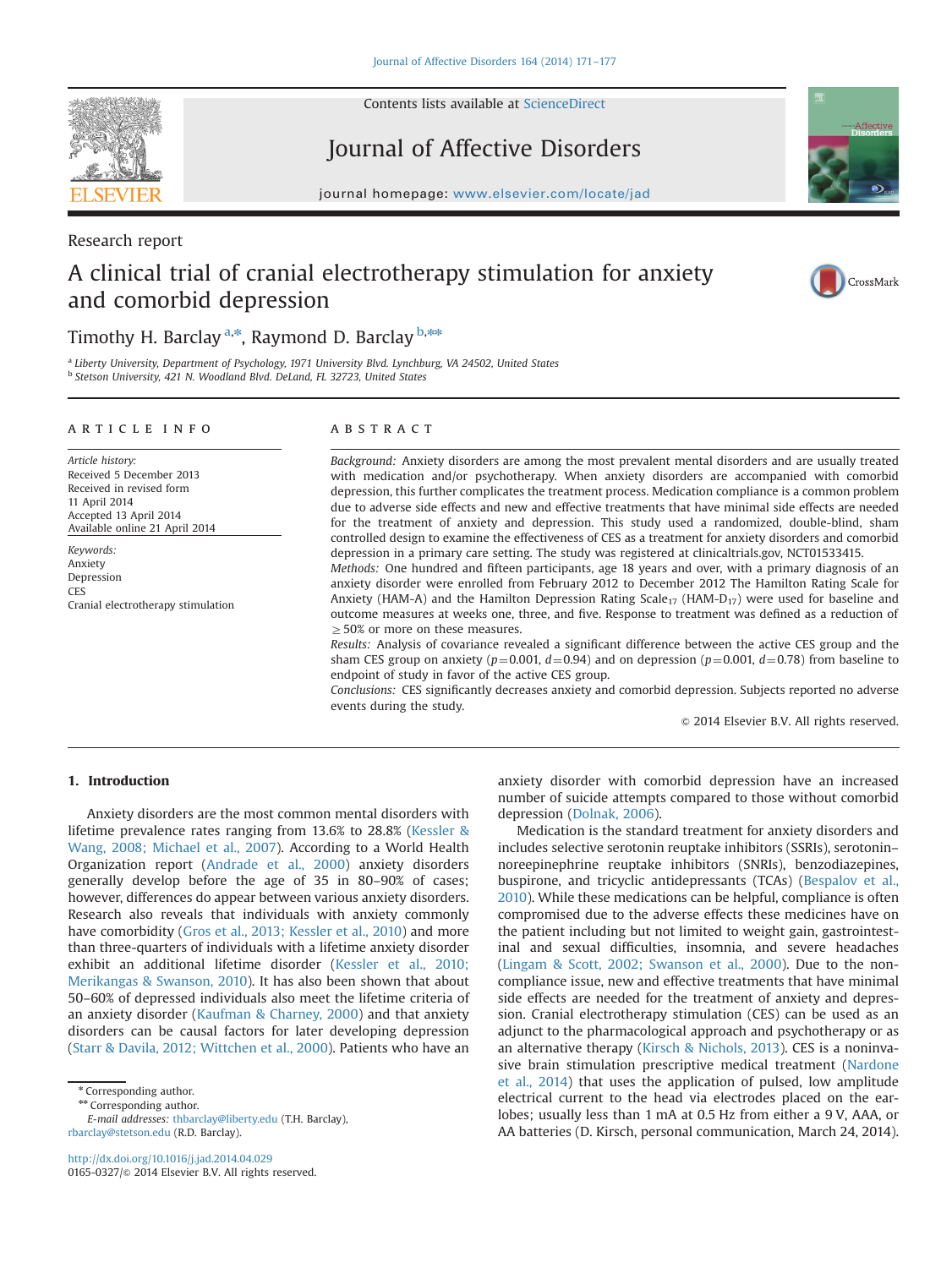CES received clearance by the Food and Drug Administration (FDA) for the treatment of depression, anxiety, and insomnia in 1979 ([Kirsch & Nichols, 2013\)](#page-6-0). Although the mechanisms of action are not precisely known, studies have shown that CES alters the levels of various neurotransmitters in the brain [\(Ferdjallah et al., 1996;](#page-6-0) [Liss & Liss, 1996; Shealy et al., 1998, 1989](#page-6-0)) and changes in brainwave activity [\(Kennerly, 2006](#page-6-0); [Electromedical Products](#page-6-0) [International, Inc., 2013\)](#page-6-0). According to [Gilula and Kirsch \(2005\)](#page-6-0) it is believed that the effects of CES are mediated through the limbic system, reticular activating system (RAS), and the hypothalamus.

Many studies have explored the use and effectiveness of CES. [Gilula](#page-6-0) & [Kirsch \(2005\)](#page-6-0) indicate that at the time of their writing, there were over 160 published human research studies reporting positive results. Electromedical Products International, Inc., the manufacturer of the Alpha-Stim CES devices, maintains an active list of CES research and review articles that includes 23 randomized controlled trials; 8 open clinical trials; 5 mechanistic studies; 13 case studies; and 25 combined articles on metaanalyses, commentaries, and reviews ([Electromedical Products](#page-6-0) [International, 2013\)](#page-6-0). Klawansky et al. [\(1995\)](#page-6-0) reviewed 18 randomized controlled trials on the effectiveness of CES and performed a meta-analysis of the effectiveness of CES for treatment of anxiety using 14 of these studies that met the acceptance criteria for inclusion in the meta-analysis. Using effect sizes to compare outcome measures, CES was shown to be significantly more effective than sham treatment (mean Cohen's  $d=0.62$  for the 14 studies).

The latest known published and registered clinical trial (clinicaltrials.gov) using CES in the treatment of anxiety was performed by [Bystritsky et al. \(2008\).](#page-6-0) They conducted a pilot study to explore if CES was an effective treatment for patients with a DSM-IV diagnosis of GAD. Participants were excluded if they had a primary diagnosis of any other Axis I disorder other than GAD. Their study utilized a 6 week open label design with 12 participants. Diagnosis of GAD was confirmed using the Mini-International Neuropsychiatric Interview. Using the Hamilton Rating Scale for Anxiety (HAM-A) score for a baseline to week 6, a response to treatment was defined as a 50% reduction in HAM-A scores and a Clinical Global Impressions-Improvement (CGI-I) score of 1 or 2 ("much improved" or "very much improved") at the end of week 6. Medications such as SSRIs or SNRIs were permitted in the study provided they had been on a stable dose for at least 3 months and were still symptomatic. Participants taking benzodiazepines on a PRN basis were permitted to enter the study provided their frequency of use did not exceed 2 times per week. Results showed a significant decrease in HAM-A anxiety scores ( $t=3.083$ ,  $p=0.01$ ,  $d=1.52$ ) from baseline to endpoint of the study. At the end of 6 weeks, 6 participants (50% of the intent-to-treat sample and 67% of those completing the study) had a 50% decrease in HAM-A scores and a CGI-I score of 1 or 2. Subjects also had significantly lower depression scores from baseline to endpoint of the study on the HAM-D<sub>17</sub> ( $t=3.01$ ,  $p<0.01$ ,  $d=0.41$ ). [Bystritsky et al. \(2008\)](#page-6-0) concluded that CES appears to reduce symptoms of anxiety for individuals with a diagnosis of GAD and also for those individuals with GAD and comorbid depression. The authors recommended that future CES anxiety research include a larger sample size, utilization of sham CES treatment and requiring subjects to have a more severe anxiety level for inclusion in the study. The objective of this study was to address two of the recommendations by [Bystritsky et al. \(2008\).](#page-6-0) We used a much larger sample size (108 versus 12 in the [Bystritsky et al. \(2008\)](#page-6-0)) pilot study and a randomized, double-blind, sham-controlled design versus the open label pilot study design in the [Bystritsky et al. \(2008\)](#page-6-0) study. Patients rarely present without comorbid disease in a primary care treatment setting. More often than not, patients will present with a combination of anxiety disorders such as GAD and Panic disorder, OCD, or other forms of anxiety. Anxiety disorders can be further complicated when coupled with depression.

This study examined the effects of CES on participants with any anxiety disorder. Comorbidity such as depression was included as long as the anxiety disorder was the primary diagnosis. Diagnoses for anxiety and depression were confirmed using the Structured Clinical Interview for Axis I Disorders (SCID-I). As in the [Bystritsky](#page-6-0) [et al. \(2008\)](#page-6-0) study, this study also used the HAM-A and the Hamilton Depression Rating Scale<sub>17</sub> (HAM-D<sub>17</sub>) for baseline measurements and outcome measures (weeks 1, 3, and 5). Response to treatment was defined as a reduction of 50% or more on these measures.

# 2. Methods

#### 2.1. Design

This study used a 5 week double-blind parallel group design to test CES treatment on various anxiety disorders. The study was registered at Clinicaltrials.gov NCT01533415. Participants were recruited through the clinicaltrials.gov website, advertisements placed in newspapers in three metropolitan areas of Central Virginia, and referral through local and regional general medical and psychiatric practices and Centra Health. The study was approved by the respective institutional review boards of the University and the regional health system (Centra Health). All participants signed the informed consent form prior to participating in the study. The study included 115 individuals with a primary diagnosis of an anxiety disorder.

Of concern in any clinical research is that of attrition. In an attempt to minimize the effects of attrition, each participant was carefully screened through initial phone contact where the study was described along with clarifying the inclusion and exclusion criteria for participation. If a participant matched inclusion criteria through initial phone contact, an interview was scheduled to confirm a primary diagnosis of anxiety which took place in a private practice setting. Each participant who was selected to participate in the clinical phase of the study paid a \$30 entry fee which covered administrative costs for staff such as scheduling and data collection. The fee was also instituted to minimize attrition by securing a monetary commitment similar to copayment usually required in a clinical treatment setting.

### 2.2. Participants

Eligible participants included males and females between the ages of 18–65. Participants needed to meet DSM-IV criteria for an anxiety disorder which was confirmed using the SCID-I. Participants with comorbid depression ( $n=23$ ) were required to have an anxiety disorder as a primary diagnosis. Participants needed to be in good medical health or, if having chronic medical conditions, these conditions needed to be stable. The participants were required to score on the lower end of mild on the HAM-A,  $> 15$ . Scores on the HAM- $D_{17}$  were allowed to range through the very severe range provided the HAM-A was the dominant score. Participants taking antidepressants were allowed to participate as long as the medication and dose were stable for at least 3 months prior to entering the study and the individual was still exhibiting symptoms of anxiety. The dose and type of medication were required to remain stable throughout the remainder of this study. The use of benzodiazepines was only acceptable provided they were prescribed PRN and were not taken more than two times per week. Potential participants were excluded if they met DSM-IV criteria for an Axis I diagnosis, other than an Anxiety Disorder, as the primary diagnosis and if the participant was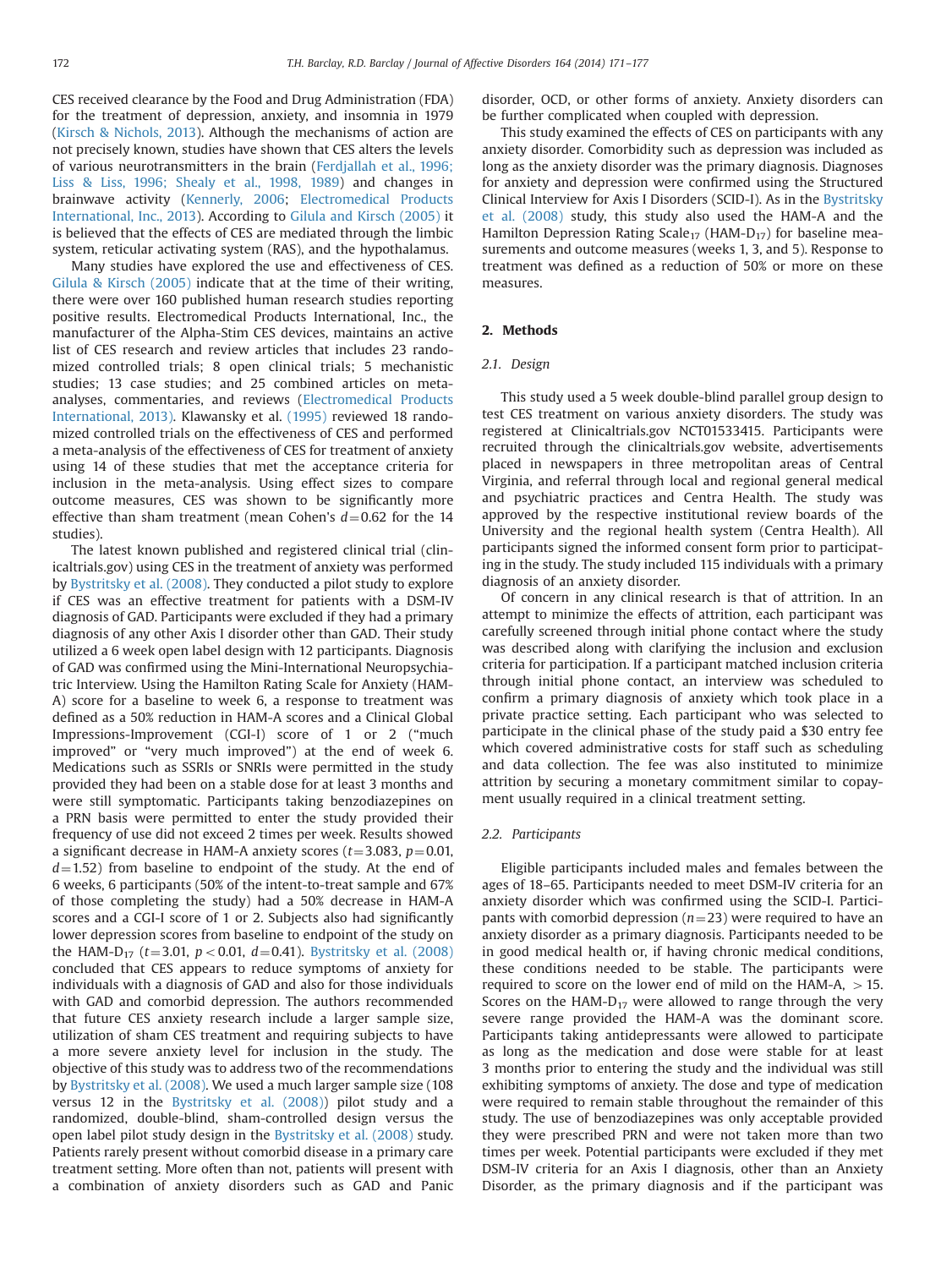clinically judged by the investigator to be at risk for suicide or has attempted suicide one or more times within the past twelve months. Participants exhibiting a psychiatric condition that would require inpatient or partial psychiatric hospitalization were also excluded as well as those with current abuse of alcohol or other substances. Other exclusion criteria included a history of seizure disorders, significant history of medical disease which could impair reliable participation in the study or necessitate the use of medication not allowed by the protocol. Participants were excluded if they had a pacemaker, were pregnant or planning to become pregnant, or nursing. Participants exhibiting a history of poor treatment adherence were also excluded.

#### 2.3. Outcome measures

Baseline and follow up measurements included the HAM-A and HAM-D<sub>17</sub>. The HAM-A consists of 14 items, each defined by a series of symptoms, and measures both psychic anxiety (mental agitation and psychological distress) and somatic anxiety (physical complaints related to anxiety). Scores range from 0 to 56 where 14–17 indicates mild anxiety, 18–24 indicates moderate anxiety and scores of 25 and over indicate severe anxiety. The Hamilton Depression Scale is a test measuring the severity of depressive symptoms in individuals. It is often used as an outcome measure of depression in research. In the 17-item version, nine of the items are scored on a five-point scale, ranging from 0 to 4. The remaining eight items are scored on a three-point scale. For the 17-item version, scores can range from 0 to 54. Scores from 0 to 6 indicate no depression, scores between 7 and 17 indicate mild depression, scores between 18 and 24 indicate moderate depression, and scores over 24 indicate severe depression. Both instruments have demonstrated reliability and validity in the literature and have been used extensively for measuring symptoms of anxiety and depression in clinical trials ([Beck](#page-6-0) [& Steer, 1991; Kobak, 2010\)](#page-6-0).

### 2.4. Study device

The device used in this study was the Alpha-Stim 100. The Alpha-Stim 100 is manufactured by [Electromedical Products](#page-6-0) [International \(2013\),](#page-6-0) Inc. located in Mineral Wells, TX. The device provides electrical stimulation by generating bipolar, asymmetric, rectangular waves with a frequency of 0.5 Hz and a current intensity that was preset and locked by the manufacturer at its lowest therapeutic dose at 100  $\mu$ A, a subsensory level. The sham CES devices were identical to the active device, except the ear clip electrodes did not emit electricity. The manufacturer supplied 20 devices for the study. Of the 20 devices, 10 were active CES devices and 10 were sham CES devices. Participants could not change any of the device settings that regulate current and frequency. During the study, each participant was required to treat themselves daily for one hour. Participants were provided treatment logs to document the day, time, and duration of treatment. Follow up measurements took place using the HAM-A and HAM- $D_{17}$  at the end of weeks 1, 3, and 5. At those intervals, the participants met with researchers to assess current symptoms in the same manner as the baseline intake and to determine if subjects had experienced any adverse events.

#### 2.5. Power and sample size calculations

A priori sample size calculations to obtain an effect size of greater than 0.25 are pragmatically important and recommended as the minimum for establishing projected sample requirements ([Ferguson, 2009; WWC, 2014](#page-6-0)) and Cohe[n\(1998\)](#page-6-0) recommends  $d=0.50$ . Based on the meta-analysis on the effectiveness of CES by [Klawansky et al. \(1995\)](#page-6-0) who reported a mean effect size of  $d=0.62$  for anxiety based on 14 studies and effect sizes for anxiety from CES anxiety studies by [Bystritsky et al. \(2008\)](#page-6-0) of  $d=1.52$  and [Voris \(1995\)](#page-6-0) who reported  $d=1.60$ , we expected an effect size from 0.60 to 0.80 for anxiety; 0.80 is considered a large effect by Cohen [\(1998\)](#page-6-0). We estimated an effect size of  $d=0.50$  for depression based on [Bystritsky et al. \(2008\)](#page-6-0) who reported an effect size of  $d=0.41$ . The requirements for an effect size of  $d=0.50$  for an advanced analysis of variance with covariates (ANCOVA) with fixed effects, main effects and interactions,  $p=0.05$ , two groups and at least one covariate was 107 participants ([Faul, et al., 2007,](#page-6-0) [2009\)](#page-6-0). The number of participants who were accepted into the study was 115. Some subjects did not complete scheduled follow up measures and at the end of the study there were 57 patients in the active CES group and 51 in the sham CES group at the end of the study, for a total of 108 subjects.

#### 2.6. Participant selection

There were 115 participants selected and who agreed to participate out of 125 participants who initially responded to the study announcement. Participants were enrolled from February 2012 to December 2012. Ten individuals were not selected because they either did not meet the full inclusion criteria or did not demonstrate a willingness to commit to five weeks of daily treatment. The participants were randomized into two groups; an active CES group and a sham CES group. The active CES group had 60 participants (52%) and the sham CES group had 55 participants (48%). Throughout the study, neither the investigators, research staff, nor the participants knew which devices were active or sham. Because people entered and completed the study at different times, a nonparticipating clinician held the research key and was able to determine if a given device was active or sham. If it was found that a participant received a sham device, participants were given the option to obtain treatment with an active device for an additional 5 weeks. Randomization took place through the blind assignment of devices as people passed through the baseline intake phase. In order to maintain randomization, all experimental devices were kept in two separate boxes. As participants entered the study they were given a device and the serial number was recorded on their case chart along with their demographic data. Each participant was number coded. As participants completed the study, the device was collected and placed in a box separate from the other devices. The serial number was given to the non-participating clinician who determined if the device was an active or sham device. As new participants entered the study, they were given a device from the original box until all devices were used. Once all the devices were used, random selection of devices continued in the same manner to ensure the each device had an equal chance of being used in the study. No participant reported any adverse effects verbally or in their treatment log during the study (See [Fig. 1,](#page-3-0) Flow Diagram).

### 2.7. Statistical methods

Data were entered into a Microsoft Excel (Microsoft Corporation, Redmond, Wash.) spreadsheet and converted into IBM/SPSS (IBM/SPSS, Chicago, IL). The primary analysis was an analysis of covariance (ANCOVA) of the change in scores from baseline to endpoint of study on the HAM-A and HAM- $D_{17}$  using the baseline measure as a covariate to determine any different between the active CES and sham CES groups.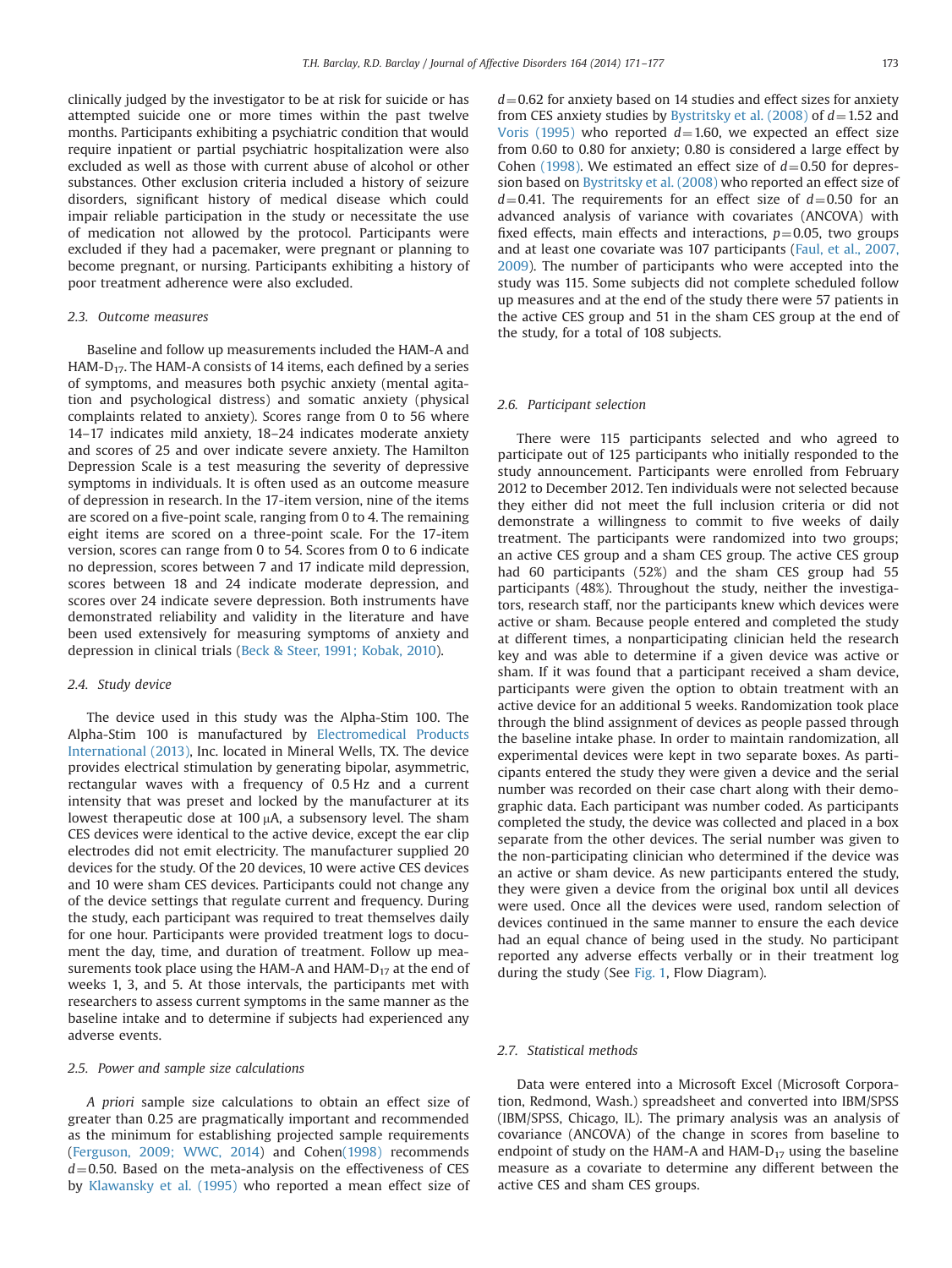<span id="page-3-0"></span>

Fig. 1. Flow diagram.

### 3. Results

#### 3.1. Group equivalence

The mean age of participants was 42.3 years (SD $=$ 14.6) with no significant difference between active and sham groups for age  $(p=0.711)$ . The duration of use of prescription medications to treat mental health conditions was 17.2 years on average ( $SD = 12.7$ ) and the number of sessions missed (sham or active) was 1.15 days on average ( $SD = 2.9$ ). The use of prescription medications and days of treatment missed were not significantly different between the two groups ( $p=0.934$  and  $p=0.727$  respectively).

Additional differences in the active group and sham group for key demographic and clinical conditions were examined by conducting t-tests and chi-square analyses. Chi-square analyses showed no significant relationships out of the nine comparisons run between the proportion of participants who were in the active and sham groups: Gender, Prescribed Medication, Specific Phobia, Post Traumatic Stress Disorder, Panic Disorder, Obsessive Compulsive Disorder, Generalized Anxiety Disorder, Anxiety Disorder NOS, and Depression. Pre-test differences on the HAM-A and HAM- $D_{17}$ assessment measures were examined to determine group differences at baseline. An analysis of means, standard deviations, and ttest results showed that the active CES group performed descriptively better (HAM-A mean, 9.62; HAM- $D_{17}$  mean, 4.87) on the pretests as compared to the sham CES group (HAM-A mean, 5.44; HAM-D<sub>17</sub>, 2.833) but these differences were not statistically significant ( $p < 0.001$ ).

Differences on the HAM-A and HAM- $D_{17}$  baseline measures for other participant characteristics were also examined. Results of the analysis showed no significant differences between the active and sham groups on baseline measures for gender, medication prescribed and all but two of the diagnosed disorders variables, panic disorder diagnosis variable on the HAM-A,  $t(111) = -2.820$ ,  $p=0.006$  and the depression disorder diagnosis on the HAM-D<sub>17</sub>,  $t(111)=2.478$ ,  $p=0.015$ .

#### 3.2. Measurement attrition

To examine whether or not there was a significant relationship between individuals who provided and did not provide data (at each data point) and group assignment (active or sham), chisquare analyses was utilized to determine if the proportion of measurement attrition was equivalent among groups. The study found the proportional differences were not significant between active and sham groups for each data point (1, 3, and 5 weeks).

#### 3.3. Effect of CES on anxiety and depression

The analyses examined whether the outcome measures for anxiety scores and depression scores differed significantly between the active CES and sham CES groups. A repeated measures ANCOVA was used to analyze the change in scores on the HAM-A (anxiety) and HAM- $D_{17}$  (depression) from baseline to endpoint of the study. Outcome measures were done at weeks 1, 3 and 5. The covariate was the baseline score on the anxiety or depression measures. Levene's test for homogeneity of variances for the two outcome measures for each treatment condition was not significant ( $p > 0.05$ ) and it can assumed the variability in the two conditions is similar and one can proceed with analysis of outcomes. In addition, Mauchly's test of sphericity was done and this condition was not met ( $p < 0.05$ ). The corrections required to meet this assumption were applied to all multivariate F-tests used to analyze outcomes.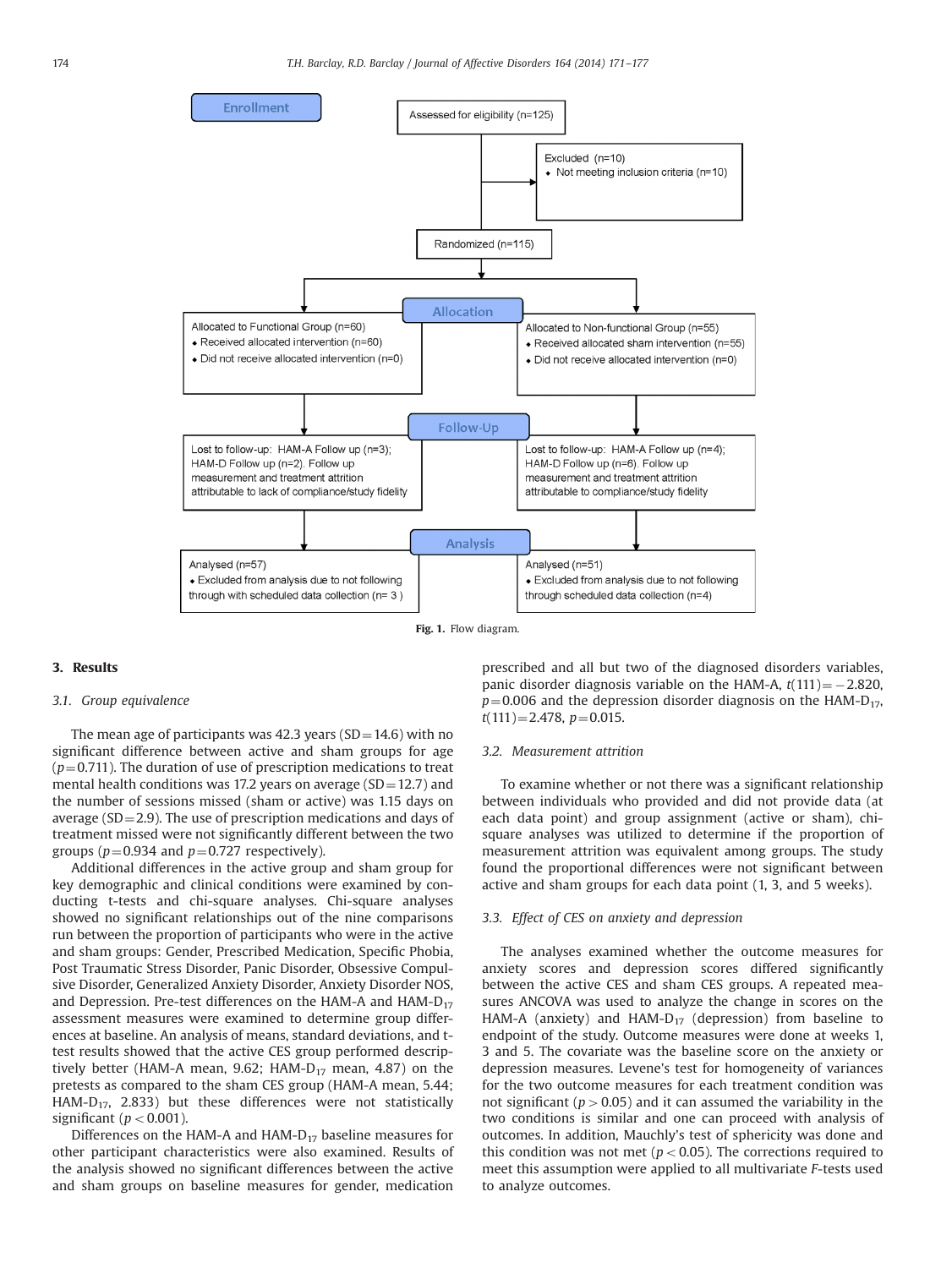The active CES group had significant lower anxiety scores on the HAM-A than the sham CES group from baseline to endpoint of the study ( $F=43.404$ , df=1,  $p=0.001$ ,  $d=0.94$ ) and significantly lower depression scores on the HAM- $D_{17}$  than the sham CES group  $(F=17.050, df=1, p=0.001, d=0.78)$ . In the active CES group, 83% had a decrease of  $\geq 50\%$  in anxiety scores from baseline to endpoint on the HAM-A ( $p < 0.001$ ). The HAM-A decrease in the active CES group of 32.8% (19.89–13.37) was more than three (3) times the mean decrease on the HAM-A for the sham CES group of 9.1% (21.98–19.98) from baseline to endpoint of the study (See Fig. 2).

In the active CES group, 82% had a decrease of  $>50\%$  in depression scores from baseline to endpoint on the HAM- $D_{17}$ . The mean decrease on the HAM- $D_{17}$  in the active CES group of 32.9% (9.64–6.47) was more than twelve (12) times the mean decrease on the HAM- $D_{17}$  for the sham CES group of 2.6% (10.22–9.96) from baseline to endpoint of study (See Fig. 3).

[Table 1](#page-5-0) shows the means and standard deviations from baseline to endpoint of study for weeks 1, 3, and 5.

### 4. Discussion

This study used a 5 week randomized, double-blind, sham controlled design to test the effectiveness of CES treatment on various anxiety disorders and comorbid depression within a primary care setting. This required participants to return to the clinic for re-evaluation at intervals throughout the duration of the study. While most participants were compliant, a few did not return at designated times but did show up for other evaluations. This loss of data was minimal and did not appear to affect the overall results.

Each participant was required to pay \$30.00 to enter the study to mimic the expectation of treatment as seen within a primary



Fig. 2. Adjusted means from baseline for HAM-A scores.



Fig. 3. Adjusted means from baseline for HAM- $D_{17}$  scores.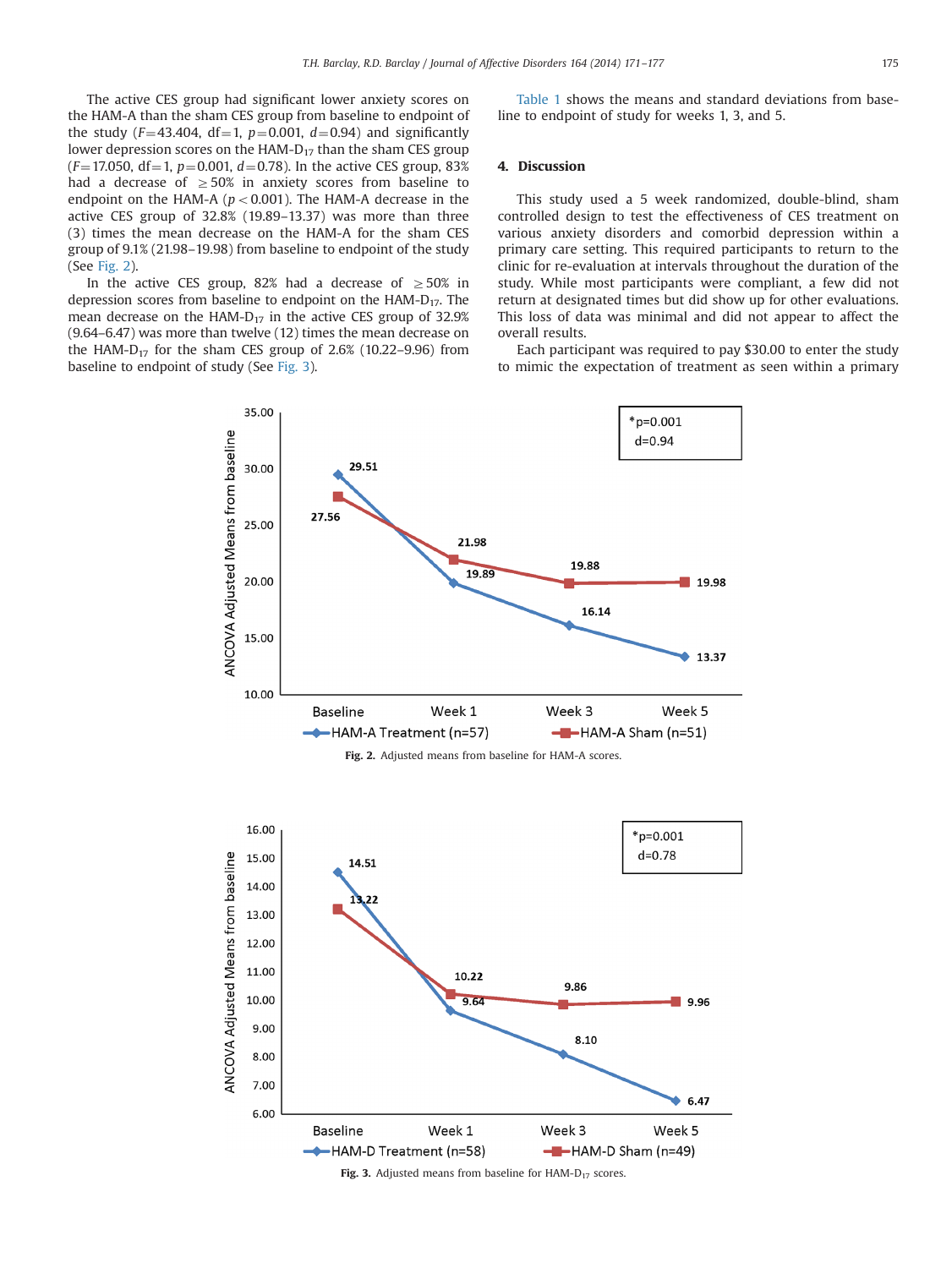<span id="page-5-0"></span>

| <b>Table 1</b>            |
|---------------------------|
| Participant demographics. |

| Sample characteristics         | Functional $(n=60)$ |         | Non-functional $(n=55)$ |         | Total $(n=115)$ |         |
|--------------------------------|---------------------|---------|-------------------------|---------|-----------------|---------|
|                                | Count               | Percent | Count                   | Percent | Count           | Percent |
| Gender                         |                     |         |                         |         |                 |         |
| Male                           | 23                  | 62.2%   | 14                      | 37.8%   | 37              | 32.2%   |
| Female                         | 37                  | 47.4%   | 41                      | 52.6%   | 78              | 67.8%   |
| Prescribed medicine            |                     |         |                         |         |                 |         |
| Yes                            | 38                  | 52.1%   | 35                      | 47.9%   | 73              | 63.5%   |
| N <sub>o</sub>                 | 22                  | 52.4%   | 20                      | 47.6%   | 42              | 36.5%   |
| Specific phobia                |                     |         |                         |         |                 |         |
| Yes                            | 2                   | 33.3%   | 4                       | 66.7%   | 6               | 5.2%    |
| N <sub>o</sub>                 | 58                  | 53.2%   | 51                      | 46.8%   | 109             | 94.8%   |
| Post-traumatic stress disorder |                     |         |                         |         |                 |         |
| Yes                            | $\overline{7}$      | 53.8%   | 6                       | 46.2%   | 13              | 11.3%   |
| N <sub>o</sub>                 | 53                  | 52%     | 49                      | 48%     | 102             | 88.7%   |
| Panic disorder                 |                     |         |                         |         |                 |         |
| Yes                            | 16                  | 55.2%   | 13                      | 44.8%   | 29              | 25.2%   |
| No                             | 44                  | 51.2%   | 42                      | 48.8%   | 86              | 74.8%   |
| Obsessive compulsive disorder  |                     |         |                         |         |                 |         |
| Yes                            | 5                   | 38.5%   | 8                       | 61.5%   | 13              | 11.3%   |
| N <sub>o</sub>                 | 55                  | 53.9%   | 47                      | 46.1%   | 102             | 88.7%   |
| General anxiety disorder       |                     |         |                         |         |                 |         |
| Yes                            | 29                  | 47.5%   | 32                      | 52.5%   | 61              | 53.0%   |
| N <sub>o</sub>                 | 31                  | 57.4%   | 23                      | 42.6%   | 54              | 47.0%   |
| Anxiety disorder               |                     |         |                         |         |                 |         |
| Yes                            | 5                   | 8.3%    | 3                       | 5.5%    | 8               | 7.0%    |
| N <sub>o</sub>                 | 55                  | 51.4%   | 52                      | 48.6%   | 107             | 93.0%   |
| Depression                     |                     |         |                         |         |                 |         |
| Yes                            | 12                  | 52.2%   | 11                      | 47.8%   | 23              | 20.0%   |
| No                             | 48                  | 52.2%   | 44                      | 47.8%   | 92              | 80.0%   |

care setting. Because the study was not funded, this fee also helped to offset administrative costs for scheduling and data collection. The \$30.00 fee is consistent with an average copayment for third party carriers and replicated the atmosphere of a treatment setting. In this case, in an effort to maintain a primary care setting, all intakes were performed at the principal investigator's private practice location. Some of the participants were patients of other mental health professionals in the practice while the others received treatment elsewhere. All participants were told to continue their current treatment as prescribed for the duration of the study. One may consider the effects of this expectation on the results, particularly with the sham group. Initial analyses indicated a decrease in symptoms during the first week for both the active and sham groups. During subsequent weeks, symptoms continued to decrease for the experimental group. At week 3, a leveling effect took place for the sham group for both anxiety and depression scores. In the case of the anxiety scores, the mean trend line increased again by the final measurement period. It is possible that a study running 6–8 weeks would see a return to baseline for both anxiety and depression for the sham CES group. Overall change for the sham group from baseline to week 5 indicated a 28% change for anxiety scores and a 24% This fluctuation is believed to be a result of the placebo effect. The degree of the placebo effect in the sham group is within the limits of response as mentioned by Womak et al. [\(2001\)](#page-6-0) and Walsh et al. [\(2002\)](#page-6-0) which can be as high as 30% for clinical trials.

The \$30.00 fee for the study was used because it was the average copay for treatment at the primary care practice and it was thought that this would increase participants' commitment to the study. This also causes patients to have a psychological expectation to receive something in return. It appears that the \$30.00 increased the placebo effect for anxiety particularly in the sham CES group, this finding is consistent with explanations discussed by Beneditti et al. [\(2005\)](#page-6-0) where beliefs and expectations can alter brain function effecting mental and physical health and [Stewart-Williams & Podd \(2004\)](#page-6-0) regarding conditioning and

verbal information can set up conscious expectations that can mediate the placebo effect.

This study was a randomized, double blind, sham controlled study that addressed the recommendations for future CES studies on anxiety by [Bytstritsky et al. \(2008\)](#page-6-0). In keeping with what would normally be seen within a primary care setting, participants were required to score on the higher range of mild anxiety at baseline. Typically, these patients often present with comorbid disorders, most likely depression. When participants have comorbid conditions, the interaction between disorders can confound overall symptomology which can be difficult to account for regarding the contribution of each disorder to the other. However, even with the complexity of comorbidity, the findings of this study indicate that CES was an effective treatment for both anxiety and comorbid depression.

#### 4.1. Limitations

A limitation of this study was the small number  $(N=23)$  of participants who had an anxiety disorder and comorbid depression.

# 4.2. Future research

Additional research is needed that includes a much larger number of participants with an anxiety disorder and comorbid depression. An important area for future research is on the effect of CES on anxiety and comorbid depression in which subjects have moderate to severe anxiety in order to be accepted into the study, all subjects have anxiety with comorbid depression and cut off scores are used for both anxiety and depression scores.

## 5. Conclusions

The results of this study confirm the research findings by [Bytstritsky et al. \(2008\)](#page-6-0) that CES is an effective treatment for